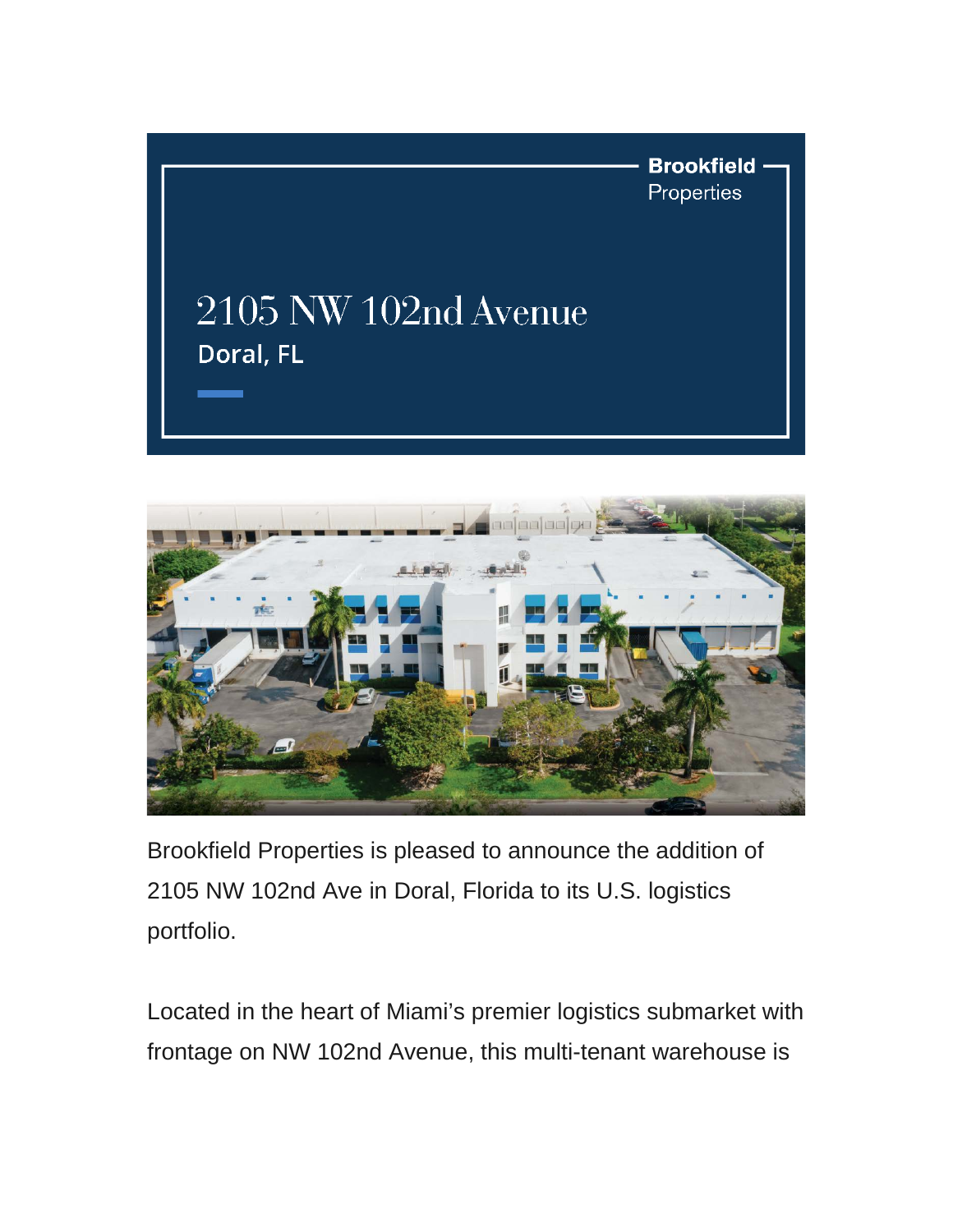ten minutes west of Miami International Airport with accessibility to the Palmetto Expressway, the Port of Miami, and the greater Miami metropolitan area. The location offers direct access to the MIA cargo area through the NW 25th Street Viaduct and is close to multiple UPS and FedEx hubs. Built in 1999, the 61,000 square foot asset offers 24' clear height, high profile office on three stories and ample car and truck parking. There is currently 28,000 square feet available for lease with approximately 5,000 square feet of office space on two levels, six dock doors and one ramp.

Brookfield Properties continues to seek opportunities in the target Global Gateway logistics of South Florida, which has experienced historical low vacancy rates and strong rent growth driven by tenant demand. Over the last three years, Brookfield Properties has added nineteen assets in South Florida totaling 2.1 million square feet.